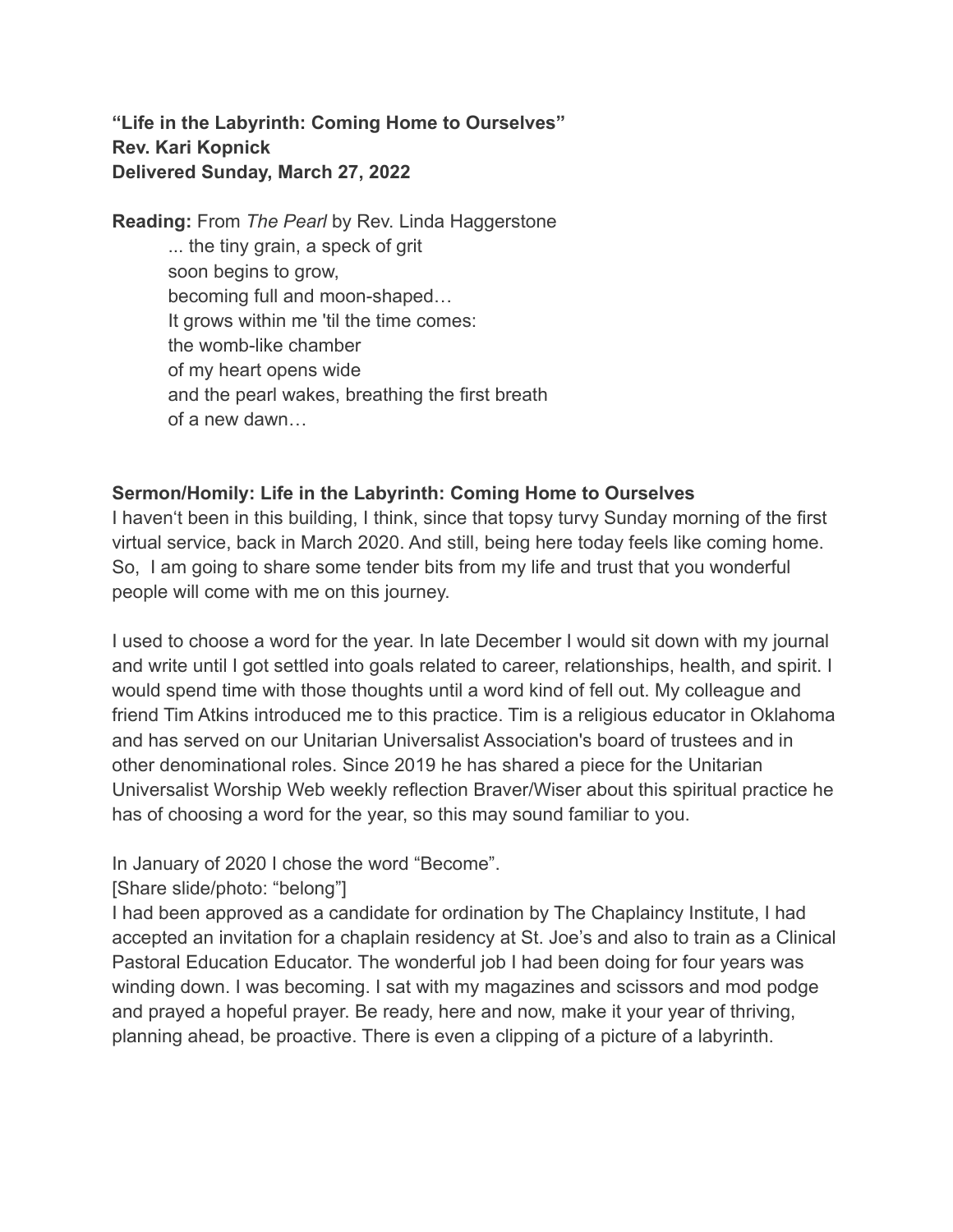Not one thing that I expected for 2020 happened in the way that I anticipated. Nothing. Nothing.

That job I planned to leave carefully and lovingly ended more quickly than I anticipated,, my ordination was postponed at the last minute because of COVID… eventually happening in a virtual ceremony in late June, my mother died halfway across the country on the day after my ordination. Many of you were right by my side as all of this happened. In the fall of 2020, I began my chaplain residency but when it became clear to me that I could unknowingly spread COVID to patients I couldn't make myself visit patient rooms and I had to resign. All those words I cut out, all those plans to become went sideways and upside down.

I traveled down a path that seemed to be heading forward, toward a goal, moving ahead, reaching. And then the path turned back on itself, then moved ahead, then turned back. Winding switchbacks.

I had to soften that plan of becoming. The sharp edges of striving for what I aspired to do, to create–the very way I planned to become all the things had to shift and change. It wasn't all good. If my ordination hadn't been postponed until June, maybe I could have been bedside when my mother slipped away from this life–holding her hand, singing her favorite hymns. If COVID had not swept through, I would have continued my training as a Chaplain with a very different path in ministry maybe good, but maybe not.

And….if things hadn't gone sideways I wouldn't have been in this building when word came in March 2020 that schools were closing and the Unitarian Universalist Association president was recommending not to meet in person. Sara wouldn't have told Rev. Mary that she'd seen me tape a phone to a chair and go live. Together we figured that whole thing out. Those weeks in the early pandemic were so tender and so fraught and…. at the same time in community, we found spots of joy. I remember the meetings we had to practice using Zoom, we would pass around the host role, and practice muting and unmuting and sharing our screen. We laughed together as we all learned new things. We helped each other. We were scared and mourning and bereft and yet, when we could soften, shift, turn with the path, find our way there was joy and hope and love.

If things hadn't gone sideways, I would not have called my colleague at The Chaplaincy Institute to see if they needed anything while I looked for new work after I left the hospital. I wouldn't have learned that their Community Minister had just resigned. I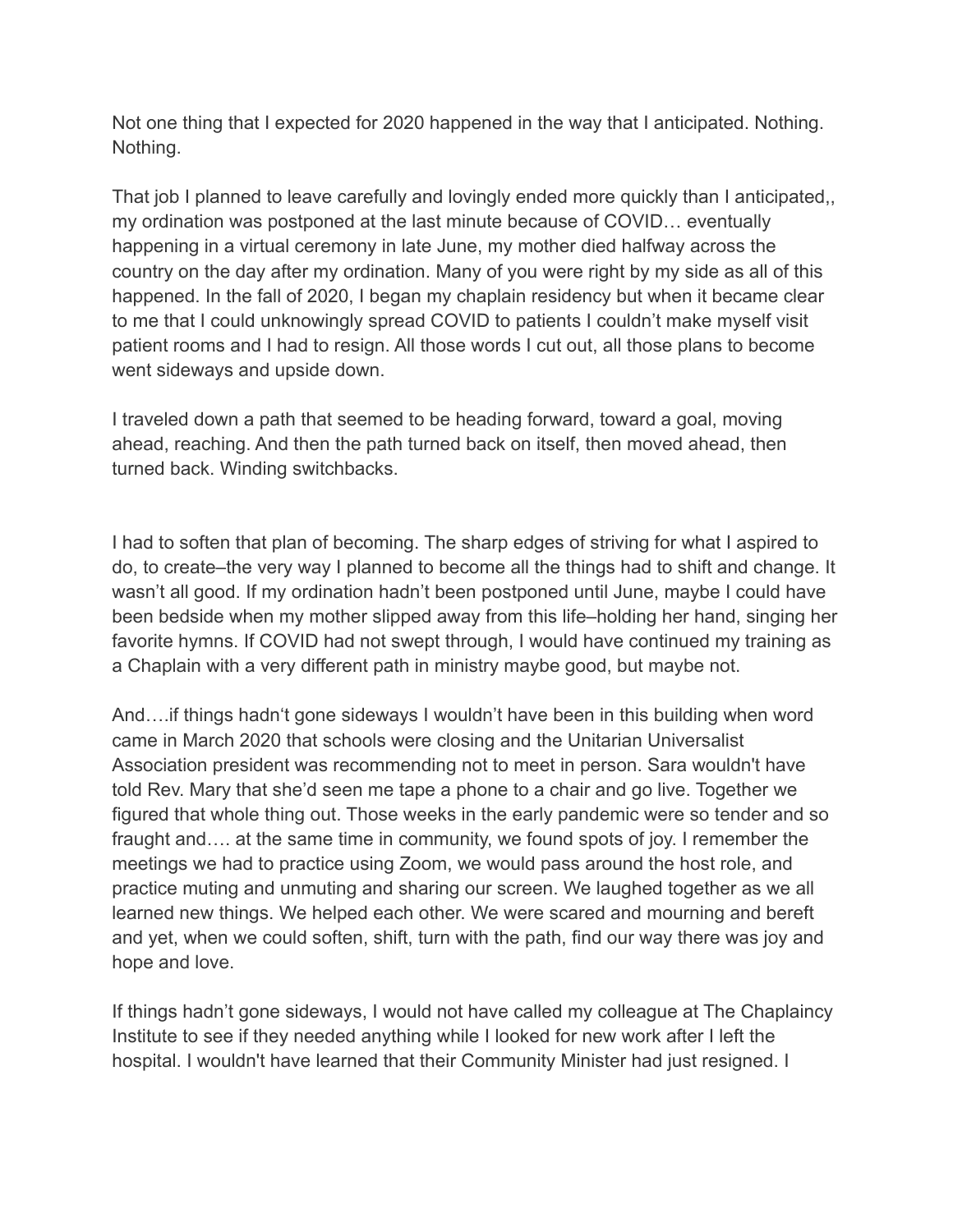wouldn't be about to accompany my 24th candidate for ordination as they take their vows, receive the blessing of community with the laying on of hands, and be ordained.

If things hadn't gone sideways, would I have slowed down, considered my values, my authentic being? Would I have been striving and grinding and pushing through, focused on reaching the goal, getting the achievement, staying on schedule and moving forward, onward, ahead.

The truth is, I am happy. I love my job, I love my ministry, I love my spiritual direction practice. I am healthy, balanced and more spiritually grounded, I think than I have ever been. This path that seems to turn and turn and turn has allowed me to move toward alignment with my authentic being. It has brought me home. Home here. Home to myself.

There are other questions this raises for me. Why the grind, the striving, the pushing through? Why? . I think there are many reasons we can point to: protestant work ethic, late stage capitalism valuing achievement over all else. And, I wonder, is there something within that constellation of culture that causes some of us to just feel like we're not enough unless we strive, grind, push.

When we slow down, soften, align, maybe that's the point when we become the people, culture, community we long to be. I think about a newborn baby, the complete holy sacred being that is a tiny fresh baby. They do have to work so hard to learn to walk, and talk, and feed themselves and all of the things that they need to learn to do. But they don't grind. They don't strive. Most babies just go by, day by day. Learning, growing, becoming 2 then 5. It's a joyful becoming. That clear, clean unfolding.

I hold tenderly my ministry now and what brought me to answer the call to ministry. I keep a bell on my altar at home to remind me of that call, and to remind me to come home to it when I get tangled in too many to do lists.

This softening, aligning with authentic identity and coming home can apply many places.

We can do this with institutions. Not too long ago I attended a zoom birthday party for the founder of The Chaplaincy Institute where I serve as the community minister. She dreamed of this whole school and community and then loved it into being. She shared stories from her life, from the time of the inspiration for ChI and of time creating art installations and writing and teaching across the globe. She is a living inspiration of what happens when we become the people we dream of being. I don't want to go back